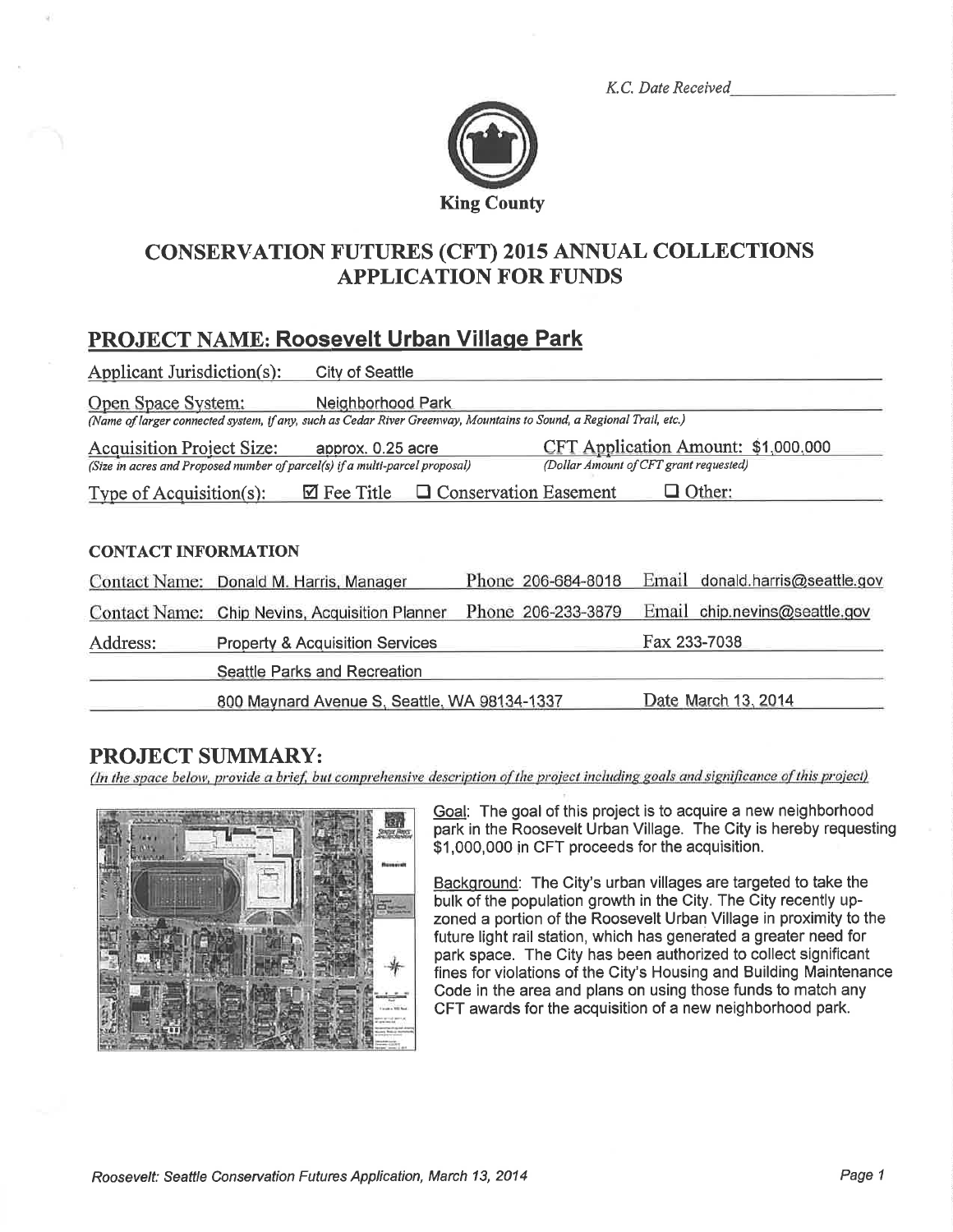### 1. OPEN SPACE RESOURCES

Please review the attached evaluation criteria. For the **proposed acquisition parcel(s)**, please (1) mark only those criteria that apply, and (2) thoroughly, yet succinctly describe in the space below how the proposed acquisition satisfies each marked criteria.

- $\Box$  A. Wildlife habitat or rare plant reserve
- $\Box$  B. Salmon habitat and aquatic resources
- $\boxtimes$  C. Scenic resources
- $\Box$  D. Community separator
- $\boxtimes$  E. Historic/cultural resources
- $\Box$  F. Urban passive-use natural area/greenbelt
- $\Box$  G. Park/open space or natural corridor addition
- Ø H. Passive recreation opportunity/unmet needs



C. Roosevelt High School, built in 1921-22, is a major scenic attraction for the Roosevelt neighborhood. Acquisition of the preferred site would preserve and enhance the view of the High School from the NE 65<sup>th</sup> Street corridor.

E. The proposed property acquisition would preserve.a view of the City Landmarked Roosevelt High School from NE 65<sup>th</sup> Street. The community has emphasized that preservation of this view is a very high priority.



H. The Seattle Comprehensive Plan allocates the "lion's share of the City's expected new growth" to the designated "urban villages," including the Roosevelt Residential Urban Village. The Comprehensive Plan also sets goals of:

"1) at least one acre of usable open space for every 1 ,000 households within urban villages, and

2) Open space within an eighth to a quarter of a mile of residents in Residential urban villages.

Gurrently, the Roosevelt Residential Urban Village has a deficiency in its supply of usable open space and residents' access to it. This deficiency is noted in the "2011 Development Plan"

(http://www.seattle.gov/parks/Publications/DevelopmentPlan.htm), which has a section focusing on the gaps in our park system and the needs of residential populations. When eonsidering parks that are 118 mile from village locations, open space gaps appear in most of the urban village, especially for residents living along the NE 65th street corridor.

The City has selected a preferred property for the new neighborhood park, however, there is no guarantee that we will prevail in our attempt to acquire it through credit bidding at the auction of the property. ln the event that we are unsuccessful in our attempt to acquire the property, we may come back to the committee with an alternate property.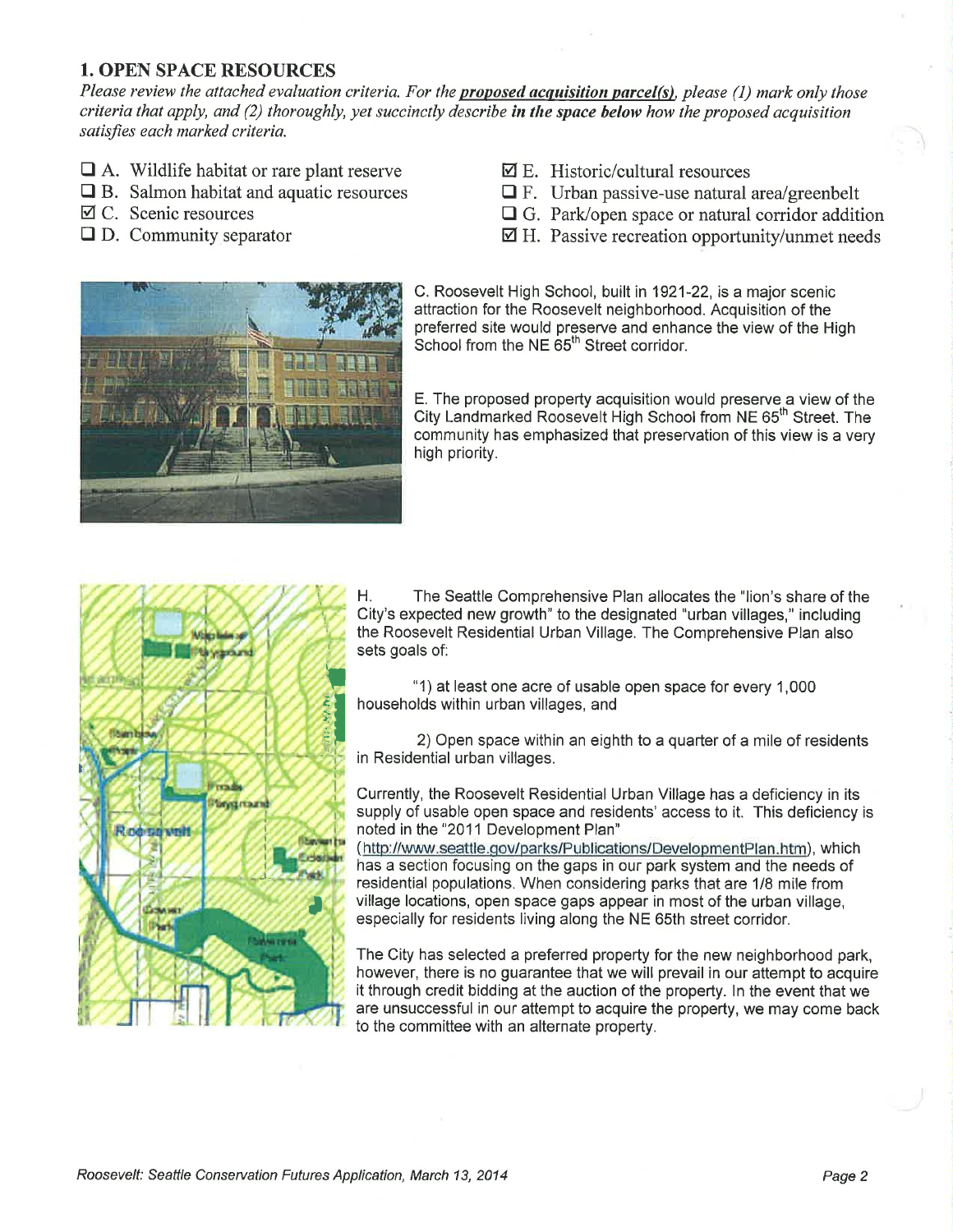#### 2. ADDITIONAL FACTORS

For the proposed acquisition parcel(s), please  $(1)$  mark all criteria that apply, and  $(2)$  thoroughly, yet succinctly describe in the space below how the proposed acquisition satisfies each marked criteria.

- $\Box$  A. Educational/interpretive opportunity
- $\boxtimes$  B. Threat of loss of open space resources
- $\boxtimes$  C. Ownership complexity/willing seller(s)/ownership interest proposed
- $\overline{\mathfrak{D}}$  D. Partnerships Describe any public or private partnerships that will enhance this project:
- $\mathbb Z$  E. Is the property identified in an adopted park, open space, comprehensive, or community plan?
- $\Box$  F. Transferable Development Credits (TDC) participation



B. The Roosevelt Urban Village is seeing a development boom, with over 2000 units currently in the pipeline. Much of the area has recently been up-zoned (map to left), which has fueled the boom, and developers are buying up all the underutilized properties.



C. The Sisleys own over 50 properties in the area around the Roosevelt High School (map to left), many of them vacant or improved with rundown structures. Most of the properties are currently under a 99 year lease to Roosevelt Development Group (RDG), who has plans to redevelop most of them in line with the new zoning. Meanwhile the Sisleys owe the City significant fines for violations of the City's Housing and Building Maintenance Code and the City is authorized to collect those fines by forcing the sale of one or more of their properties. The City intends to credit bid on one of the properties and acquire it in fee interest for the park. Alternately, the City may use the proceeds from the sale of a property to acquire a different property.

- D. The Roosevelt Urban Village has a very active community council, the Roosevelt Neighborhood Association. Representatives, who have been intimately involved in the land-use issues in the area. The community has long advocated for a park in front of Roosevelt High School as a way of protecting their coveted view of the landmarked building and is very supportive of the current proposal.
- E. The need for additional parks and open space in the Roosevelt Residential Urban Village is documented in the Seattle Parks' 2011 Development Plan. The need is also identified in the Roosevelt Neighborhood Plan, which says "creating new Roosevelt open spaces in conjunction with large developments - including a central "Town Square" open space – are the key open space objectives."

Resolution 31347, companion legislation for Council Bill 117379, which revised land use regulations in the Roosevelt Residential Urban Village in order to spur redevelopment and increase community vitality, declared the City of Seattle's intent to promote and enhance the livability of the Roosevelt Residential Urban Village by implementing initiatives that complement changes to land use regulations (such as green streets, design guidelines, etc.). The proposed neighborhood park complements the proposed initiatives by being adjacent to a proposed green streeVfestival street.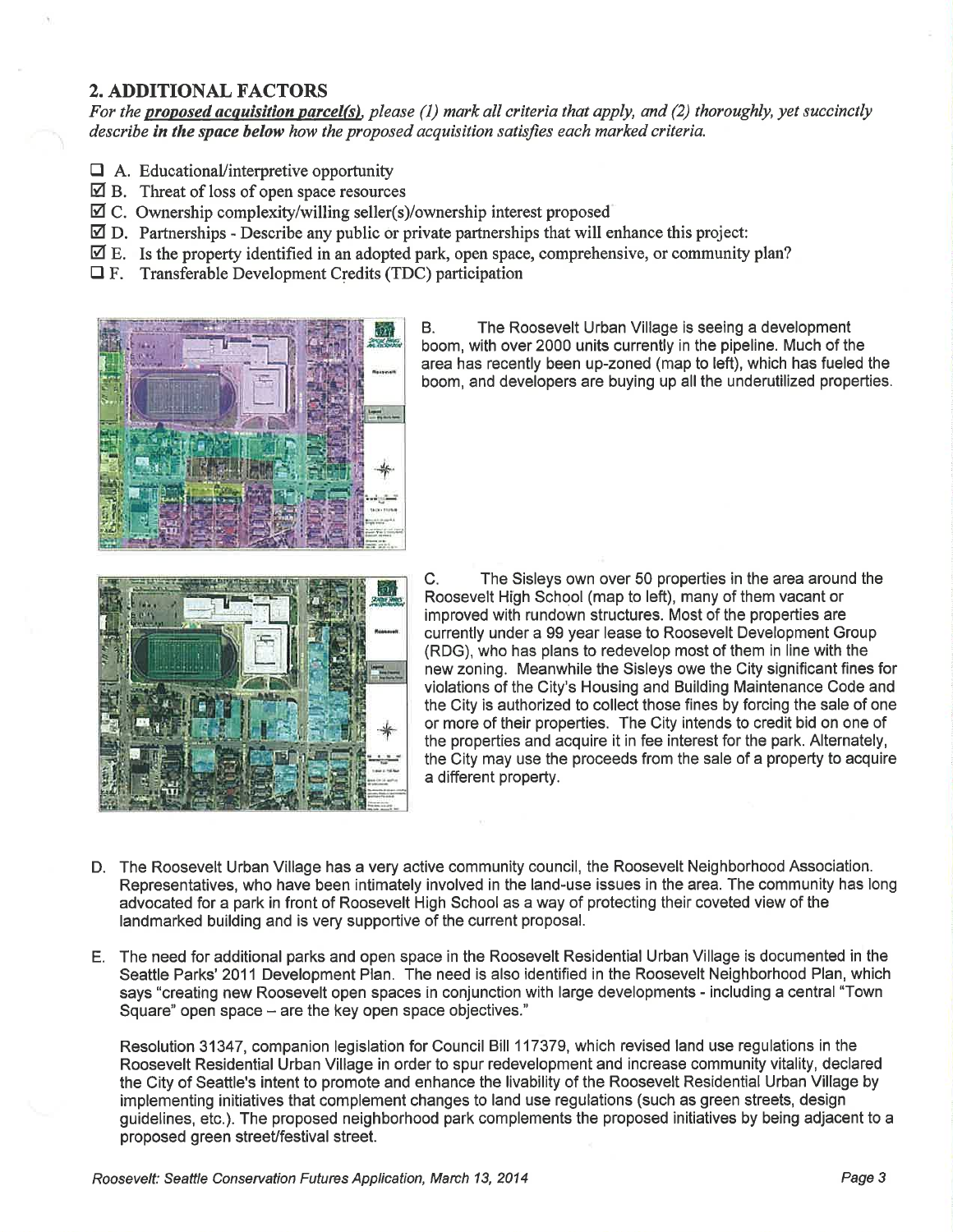#### 3. STEWARDSHIP AND MAINTENANCE

How will the property be stewarded and maintained? Does the property lend itself to volunteer stewardship opportunities? How will ongoing stewardship and maintenance efforts be funded?

The City is in the process of getting authority to collect on additional judgments against the Sisleys. These additional judgments, if received, would be used to develop and steward the property.

Alternatively, in August 2014, the City will put the formation of a Metropolitan Park District (MPD) on the ballot. lf approved, the MPD could provide development and stewardship funding for the property.

When the property is developed it will be stewarded and maintained by the Seattle Parks and Recreation, The Roosevelt Neighborhood Association is interested in increasing open space in the Roosevelt Urban Village and would likely help maintain the property.

#### 4. PROJECT BUDGET

| 1) TOTAL CFT APPLICATION AMOUNT <sup>a</sup> | CFT: \$1,000,000 |
|----------------------------------------------|------------------|
| 2) TOTAL PEL APPLICATION AMOUNT <sup>b</sup> | PEL:             |

\*Allowable acquisition costs (Ordinance 14714): The disbursement of funds shall be made only for capital project expenditures that include costs of acquiring real property, including interests in real property, and the following costs: the cost of related relocation of eligible occupants, cost of appraisal, cost of appraisal review, costs of title insurance, closing costs, pro rata real estate taxes, recording fees, compensating tax, hazardous waste substances reports, directly related staff costs and related legal and administrative costs, but shall not include the cost of preparing applications for conservation futures funds.

#### Estimation of property value:

Briefly describe how land values have been estimated, i.e. appraisal, property tax assessment, asking price, letter of value or other means.

The minimum desired size for a neighborhood park site in an urban village is a quarter of an acre. The land value has been estimated (by an appraiser) based on comparable sales. The estimate is subject to an appraisal of the site that is ultimately selected.

| <b>ESTIMATED PROJECT COSTS (dollars)</b>               | (a range may be included) |  |
|--------------------------------------------------------|---------------------------|--|
| Total property interest value                          | \$2,000,000+              |  |
| Title and appraisal work                               |                           |  |
| Closing, fees, taxes                                   |                           |  |
| Relocation                                             |                           |  |
| Hazardous waste reports                                |                           |  |
| Directly related staff, administration and legal costs |                           |  |
| <b>Total Project Costs (CFT and other funds)</b>       | $$2,000,000+$             |  |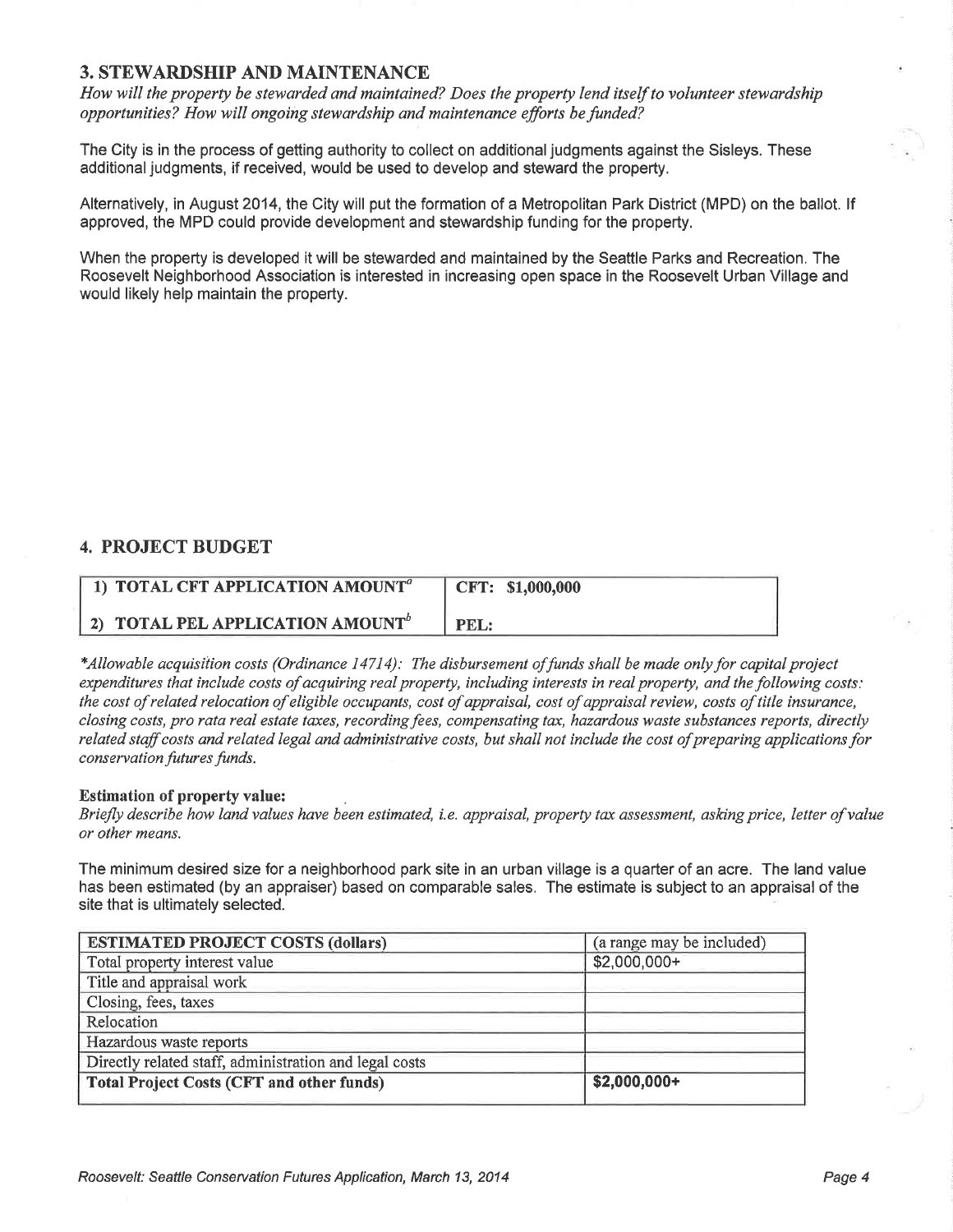| <b>MATCHING FUNDS: Existing Sources</b><br>(CFT can only provide a maximum of 50% of anticipated<br>project costs) | <b>DATE</b><br>(Expended or Committed) | <b>DOLLAR AMOUNT</b><br>(Expended or Committed) |
|--------------------------------------------------------------------------------------------------------------------|----------------------------------------|-------------------------------------------------|
| <b>Seattle General Fund</b>                                                                                        | <b>June 2014</b>                       | 1,000,000<br>S                                  |
|                                                                                                                    |                                        |                                                 |
|                                                                                                                    |                                        |                                                 |
| <b>Total CFT Funds Previously Received</b><br><b>This Project</b>                                                  |                                        |                                                 |
| <b>Total Matching Funds and Past CFT Funds</b><br><b>Currently Identified</b>                                      |                                        | \$1,000,000                                     |
| <b>Unidentified Remaining Match Need</b>                                                                           |                                        | \$0                                             |

#### Unidentified remaining match need

Please discuss briefly how the unidentified remaining match need above will be met:

not applicable

#### 5. IN-KIND CONTRIBUTIONS FROM PARTNERSHIPS

| <b>Brief Activity Description</b>                                                        | <b>Dollar Value of</b><br>In-kind<br>Contribution | <b>Status</b><br>(Completed, or<br>Proposed in future?) | <b>Activity Date Range</b><br>(When was activity completed?<br>or, date proposed in future) |
|------------------------------------------------------------------------------------------|---------------------------------------------------|---------------------------------------------------------|---------------------------------------------------------------------------------------------|
| see earlier discussions of<br><b>Additional Factors and</b><br>Stewardship & Maintenance | none claimed                                      |                                                         |                                                                                             |
|                                                                                          |                                                   |                                                         |                                                                                             |
|                                                                                          |                                                   |                                                         |                                                                                             |
|                                                                                          |                                                   |                                                         |                                                                                             |
|                                                                                          |                                                   |                                                         |                                                                                             |
| <b>TOTAL</b>                                                                             |                                                   |                                                         |                                                                                             |

6. ATTACHED MAPS (*Two maps are now required: 1*) site map and 2) general location map; you may also include one additional map, aerial photo or site photo)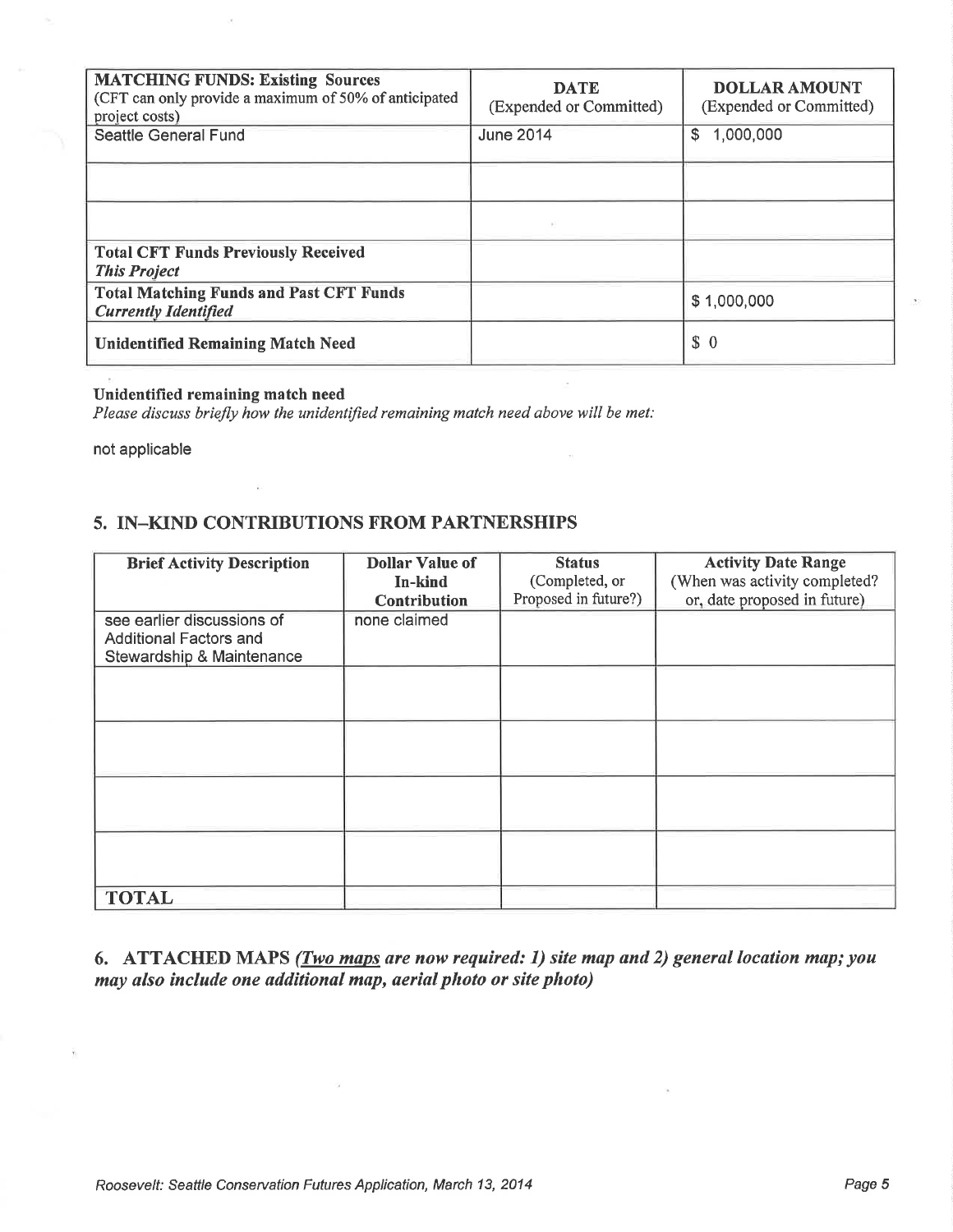